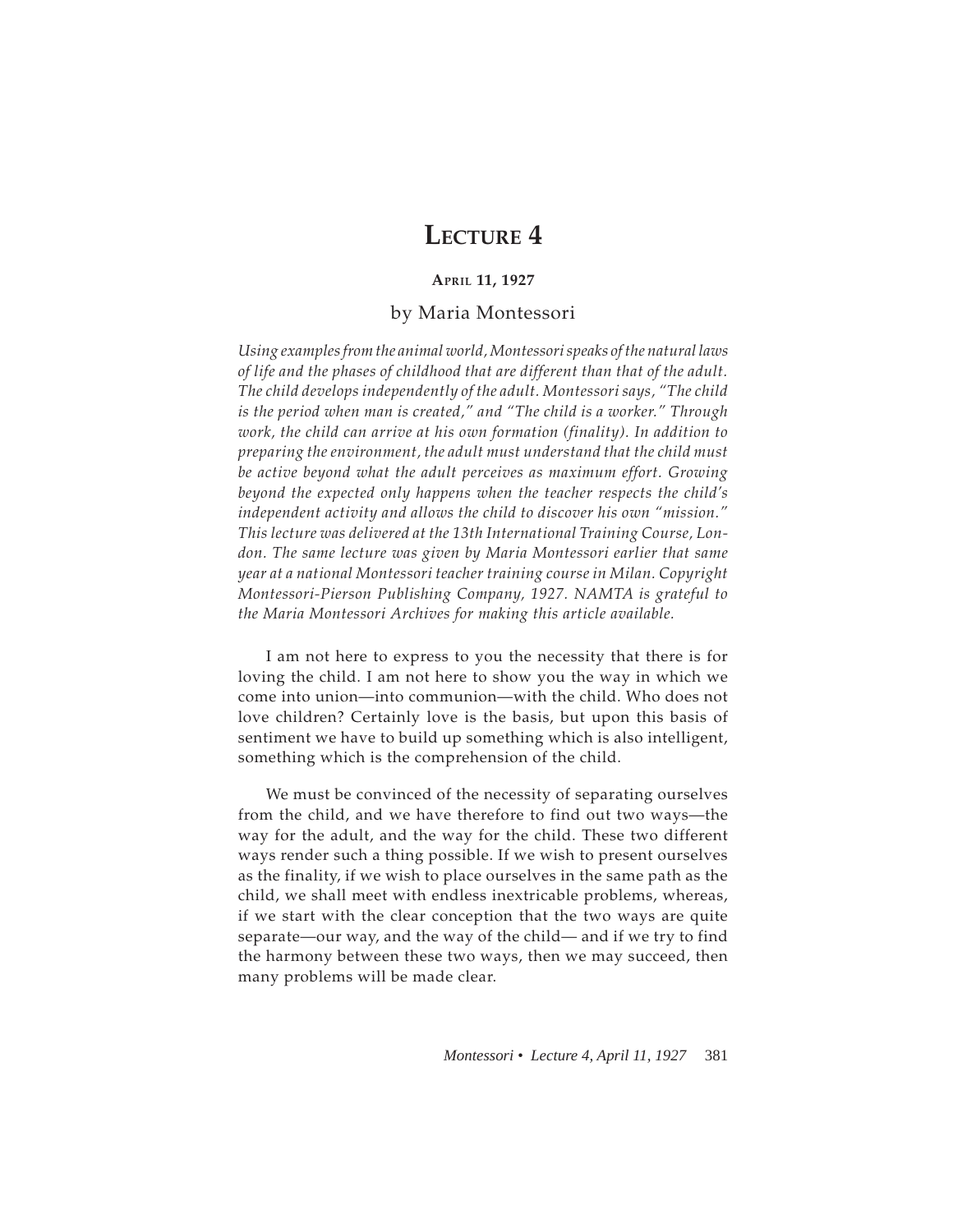You will allow me to make use of a comparison, which will render the thing clear.

Let us suppose that the adult lives upon a table-land, where he carries out his own social life, with the strife and the work which is proper to him. The child, on the other hand, is the being who has to mount up, in order to reach this table-land. These are two quite different things. The one who has to mount up, has to go alone, and to find his own way. The adult cannot help the child in this by his example, and his own finality. He has to understand this different finality, this different path, belonging to the child. This conception, which today is so much studied, might be called the problem of the childhood, this difficult path, which all of us have to mount by, in order to reach the higher plain.

The first thing to understand is, that childhood does not always present a direct preparation for what is to follow; because the child is following the laws of life, and these are not the laws with which we adults are surrounded. In every period of young life, we see an indirect preparation. The way that the child has of preparing himself, is something individual, something which we have to consider separately.

The important thing is not that the child should aim at the conditions of adult life, but that he should completely and perfectly evolve in the present. That which is of value—not only to the child, but to the adult which he is to become—is the complete evolution in the moment. Thus the aid that we can give, is to help the child to fully live his life in the present, without regard for the future.

Let us consider that animal which has such a marvelous faculty of flight—the bird. The young bird prepares for flight by finding itself in a nest, within very close limits, where hardly any movement is possible. The adult is not to be anxious about how this creature is going to fly later on, but he must have peace, and faith in nature, and know that later on the creature will fly, and that for the present he has to keep still. The same thing with winged insects—with butterflies. In order to achieve this fact of flight they have to remain some time as it were barred in, imprisoned, without movement.

382 *The NAMTA Journal • Vol. 41, No. 3 • Summer 2016*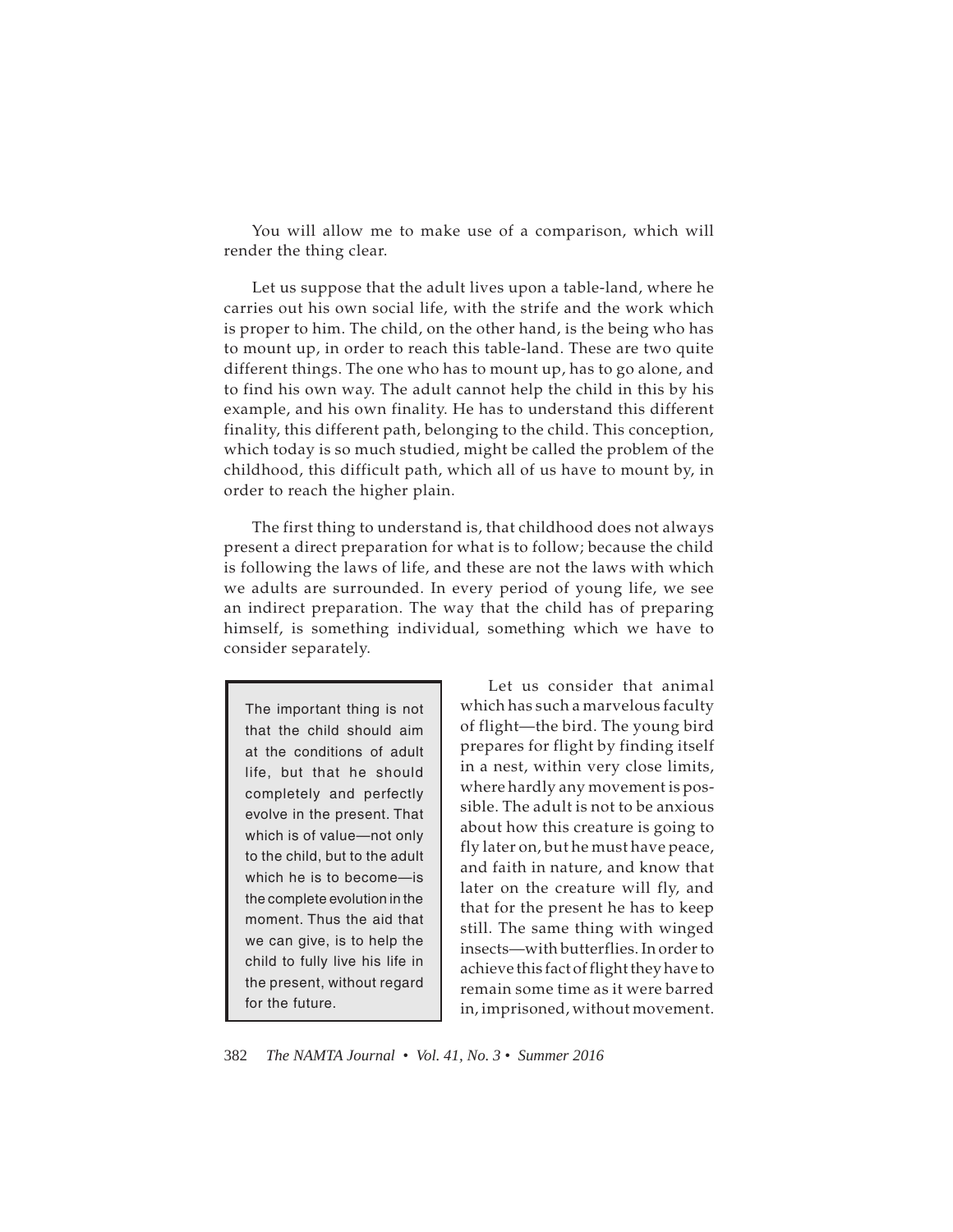The metamorphosis in these insects illustrate to us this fact, that the living creature passes through various stages, in the same way as the child. That is to say through phases, which are different from those of the adult, and the way in which the young creature reaches the state of adult life, is through passing completely, and perfectly through these different stages.

The important thing is not that the child should aim at the conditions of adult life, but that he should completely and perfectly evolve in the present. That which is of value—not only to the child, but to the adult which he is to become—is the complete evolution in the moment. Thus the aid that we can give, is to help the child to fully live his life in the present, without regard for the future. Because, in order to become a perfect adult, there is no other way than to pass completely along the paths of infancy. Of this we have examples in child life, even if we confine ourselves to the elementary details.

We know that the child in his physical life, prepares for the digestion of solid food, by quite a different process; from the taking of milk. We know that in order to develop the possibility of walking, the child has, for a long time, to be almost motionless. This fact is not limited to physical life. This is the fundamental principle on which we have to dwell.

The child develops by following his own ways. Not by imitating the adult, but by following the lay of autocreation. When the adult has arrived at a clear vision of this principle naturally his action will be in conformity with it. The result of this attitude to the child will be respect of the child's notions, because the notions of the child are the outer expression of phenomena which are unknown to us. Therefore, it is that we say that we must observe the child and let him act.

But when we say observation we do not use the word in the sense in which modern science uses it. Observation, according to the sense of modern science would mean observing the child in order to guide him, (they would say we must observe the child) in order to know him. We use the word observation to another sense. We mean rather, the ecstatic observation of the child who is growing, as we observe the marvels of nature, as we watch the opening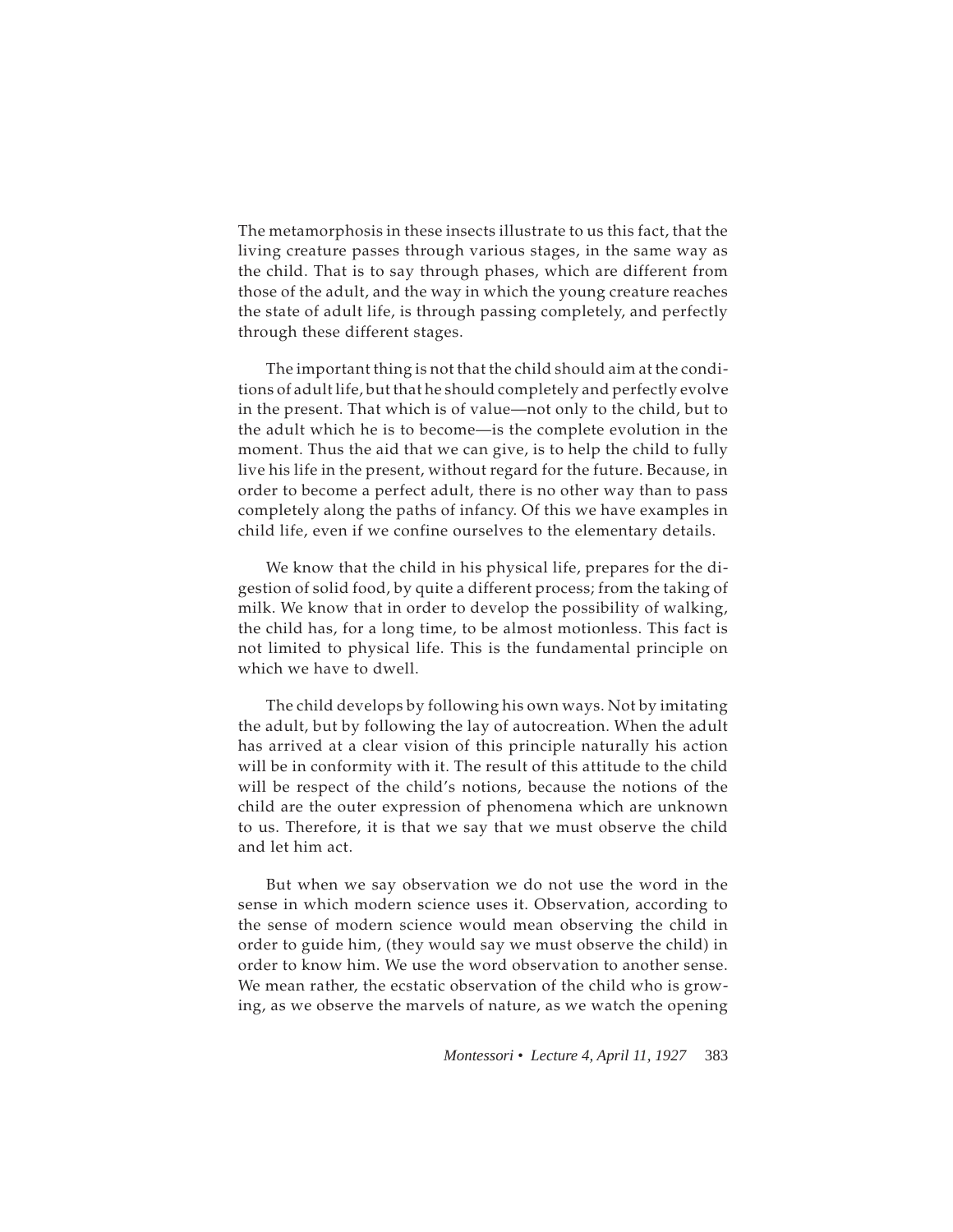bud or the flower, in order to learn, to spy out, if I may use that expression, the secret of this opening, unfolding life, our observation we might say proceeds from a mystical point of view. It is as if we said on considering that God created man, "Oh, if I could have seen, if I could know how that happened." We ask, how did this creation happen, and it is the child who is our answer, the child who proceeds from nothing we can see, and forms himself., the child is the answer. It is as if we saw matter surrounding a centre, and into this centre, life is breathed. That is the attitude in which we are to observe the child.

The child is the period in when man is created. But in these things there is a cooperation between those who help the young beginning to live, and the young life itself. This is our cooperation.

Consider the child in this way. The child is a great worker, the child has a great mission to fulfill, and this work of his is the formation of the adult. Certainly this work of the child is a tiring work, but not in the sense in which we use the word fatigue, when we speak of ourselves—the adults— and for this reason the adult and the child cannot fall into the same path of progress. Their work is different. There is no doubt that it is the child himself who has to work out his own formation, and no other can do it for him. The child has to say "Either I work, or I die". In the child's existence, there is no possibility, as there is in our own social life, that one should take the place of another and should work for another. The point therefore is, that the child should be able to live, and that we should help him. That the child's life is a vital action, therefore we have not to be anxious that the child should initiate us in our social connections, but that we shall be able to aid the child in his formation. This therefore is the finality which we propose in our method of education. What you have heard responds to this principle.

We have said that it is necessary to prepare for the child his surroundings, an environment in which he is to live, suited to his present needs. It is like the bird which prepares the nest, or nature which prepares the chrysalis. This principle is doubly important, because we ourselves live in an artificial environment, and the child needs something different. Any help which we give the child is to meet his needs.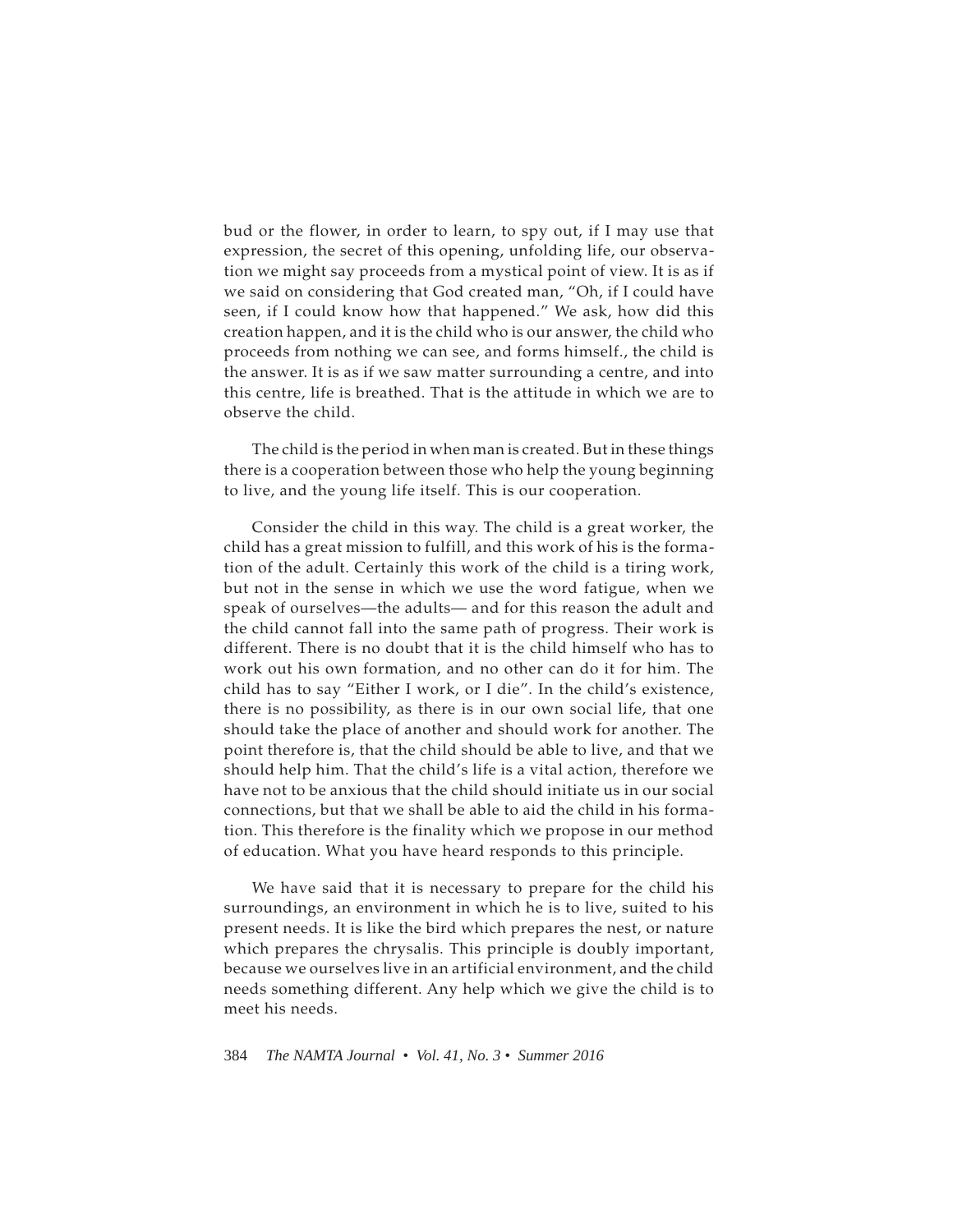As is well known today, for the child's development, it is necessary that he should be active, therefore, in the environment we have to provide means which will draw forth his activity. Generally, when we speak of activity in relation to the child, we think of the child's physical movements, but when we speak of activity, we mean something more complex of all the activities of the child, because the child's whole personality is developing through activity. The human personality of the child has to be spiritually active, therefore, our help to the child will be in seeking out means which are adapted to his activity. Thus, we find an intense vivacity on the part of the child, in responding, and we have here the proof that we have found what the child required. Instead of being indifferent, or passive, the child responds actively.



Gardening at Blackfriars School, Sydney, New South Wales, 1914

*Montessori • Lecture 4, April 11, 1927* 385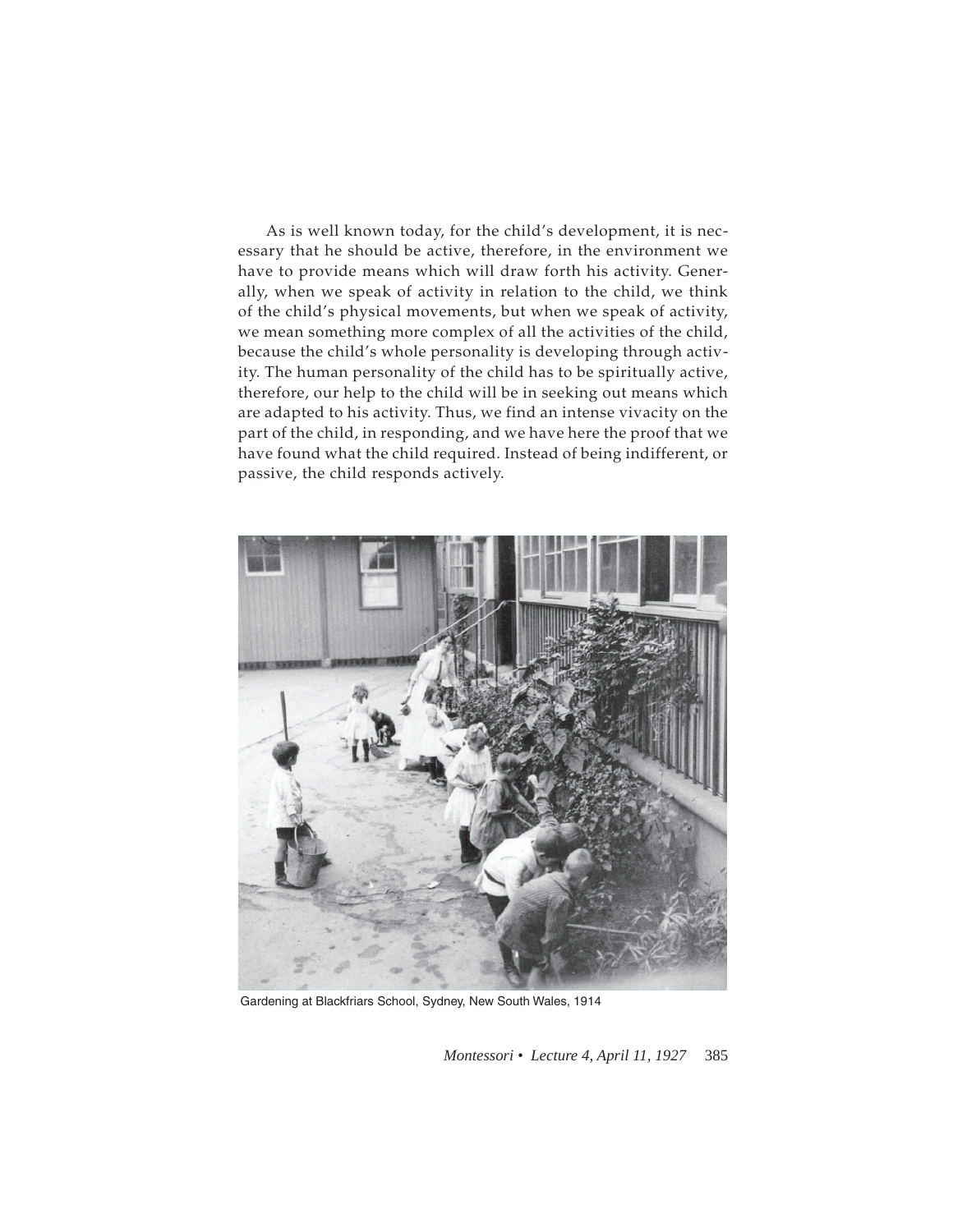In general, we have seen that in providing the suitable means for the child's activity, he will give proofs of more advanced powers than we thought he was capable of. Obviously, the child who has to develop, must do so by successive, continuous effort. He is a creature who is mounting upwards, and who needs some superior help always. You will allow me to give an idea of what I mean, by a drawing: Let us suppose that this circle represents the limits of the child's possibilities. But the child has a further possibility for effort, and this is represented by the other circle—

The teacher must know that he is no longer in an environment that belongs to him, he is in the environment prepared for the child. This environment is adapted to the child, and the teacher is an outsider. We do not say that the teacher is to feel himself a child among other children, but he has to feel that he is a stranger, an outsider, who enters the environment not made for him, but made for the child who possessed it.

almost invisible, and larger than the first. If we provided for the child merely what corresponded to the first circle, the child would not respond to us with the same vivacity, but if we provide larger limits for the child—though not in excess of his powers—we shall find that he will respond with a very great vivacity. Our search is, to find this larger circle which corresponds to the possibilities which are latent in his.

If we present to the child something which is too difficult, he does not respond—something too easy, he is not interested, but if we could find something which is exactly adapted to him, we would see the response— we shall see, as it were, a transformation of his personality.

Let us suppose that someone shows the child something by which he may mount upwards—suppose it is a rope or a handle which is out of his reach, or suppose it is too low, it serves for nothing. But if it is the right height, so that he can reach it, then it is stimulating, and he pulls himself up. Therefore, we have not to try to make the child imitate us, we have to find something which—at the actual moment in the life of the child, is adapted to him, and to his possibilities. If therefore, we find the stimulus, that will appeal

386 *The NAMTA Journal • Vol. 41, No. 3 • Summer 2016*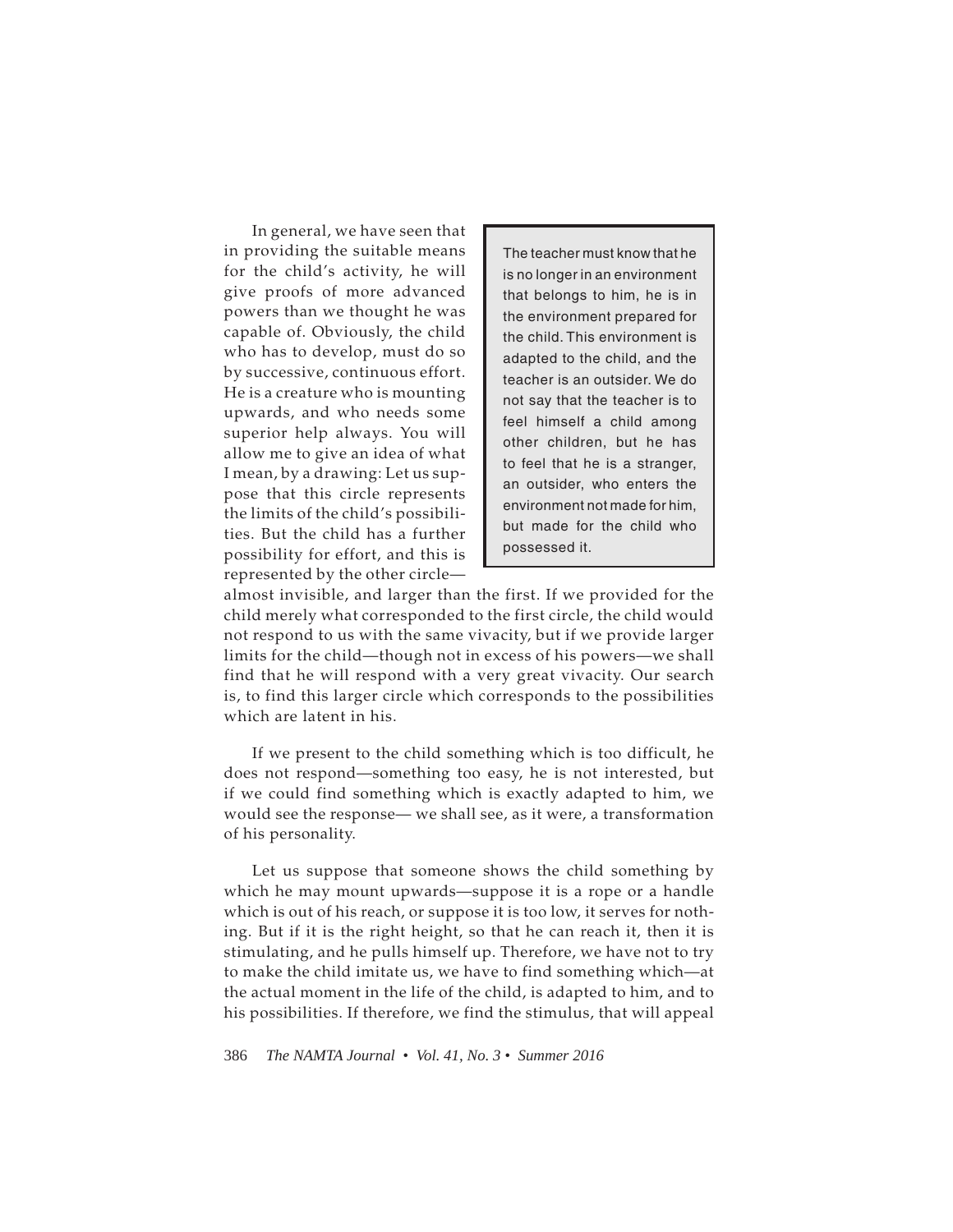to the child's whole personality, we shall find that he responds with enthusiasm, and will continue doing his work over and over again, with the same enthusiasm.

Suppose we have a child of two years, or a little more, and we offer him work of cleaning something. It will seem that this work is superior to his possibilities at this age. We may think that this little child is only capable of drawing, perhaps, a little cart. But now the child has possibilities which are represented by the halo round the first circle—these are the real possibilities of the child. The child will not only clean the object with enthusiasm, but he will go on cleaning, after the object is clean. Therefore, seeing that the child goes on and on doing the work, we shall see that he is not doing it in the sense that we would do it, with an exterior purpose, but he is increasing his own possibilities by doing it. But when he has reached this point, our stimulus is no longer of an interest for him. Then it is that we must find him a superior piece of work which will correspond to new possibilities.

The child who has learnt to dress and undress himself, will dress and undress himself times without number. Therefore we see that though he has reached an external aim, it is not this which has carried him through so much work. Therefore, it is not merely the joy of working, but it is the condition of this work, which corresponds to an inner need which does not seek to realise an external aim. This reveals a fundamental difference between the adult and the child, because the adult proposes to himself some external aim, and tries to reach this aim with the least possible expenditure of energy. Therefore we have the law of the least effort, which is characteristic of the work of the adult, which leads individuals to take advantage, often, of the work of others, in order that they may lay out the smallest amount of energy. We may say that in the case of the child it is exactly the opposite. The child seeks means to outlay the greatest possible amount of energy, and gains by this outlay, whereas the adult often diminishes his capital, his reserve of strength, by effort.

It may seem contradictory to say that the child grows by the outlay of effort—so it would be, if we considered the work of the child, as we consider the work of the adult, if it were we who pro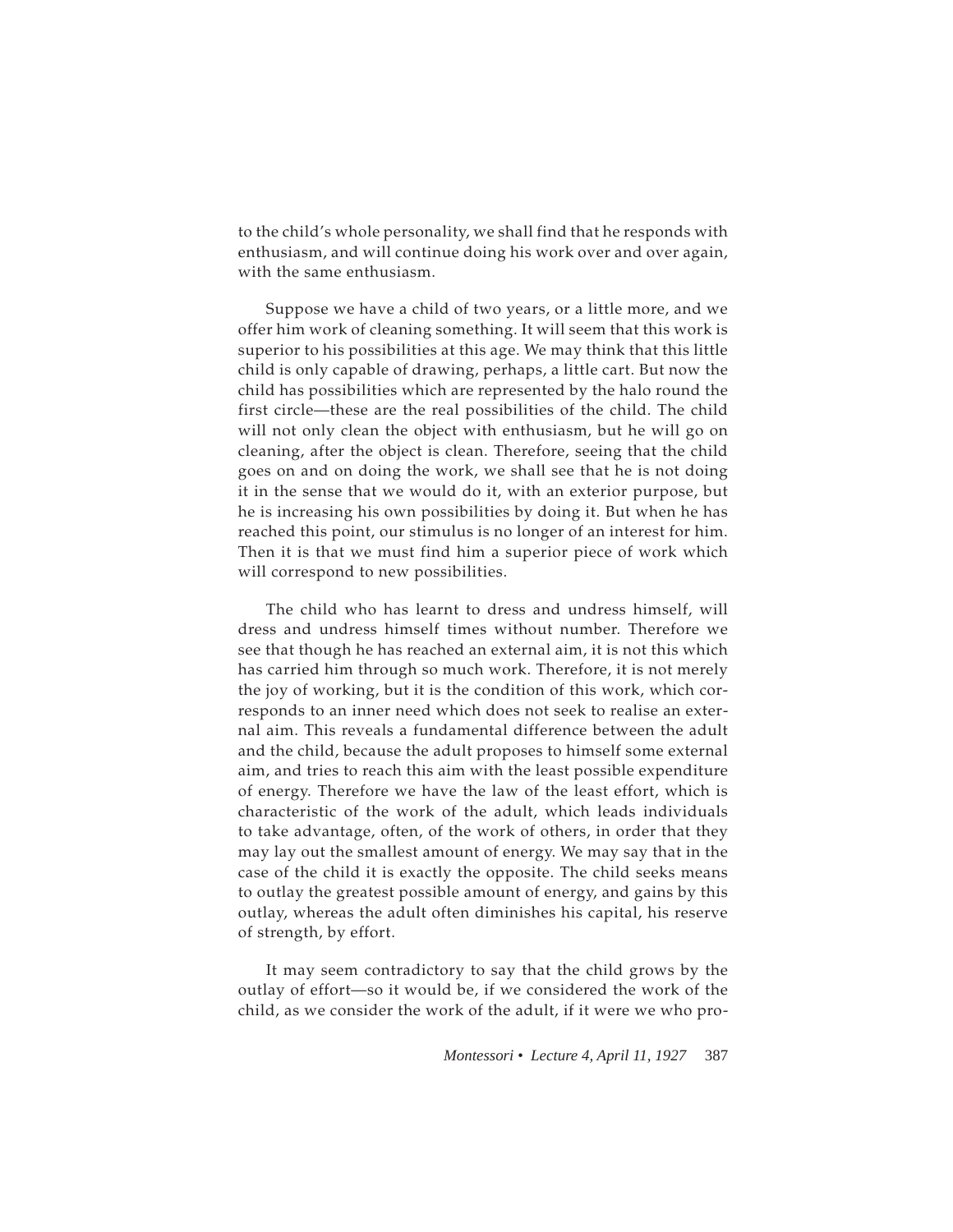posed some work to the child, then it might be, that by the doing of it the child might lose rather than gain. Therefore it is that the adult is not to direct the energies of the child, but to offer him the means for work. Give him means by which to rise, and then allow him to develop his spontaneous energies.

There are two important things; to provide the suitable means for exercise, and to allow the child full opportunity to do the exercise. In our schools then, there are these two important things to be considered. The environment, and these means, or stimulus of the child's activity, and the preparation of the adult, that he may respect the activity of the child without intervening.

The great thing for the teacher in this method, is to know how to respect the activity of the child, and this needs a knowledge of the means which are provided. Therefore the preparation of the teacher, is in a great degree, a negative one, because, in learning to respect, and not to interfere, the teacher is learning something of a negative nature. And, if the teacher has not this attitude with regard to the work of the child, he will interfere with the work that the child would do.

Then we have to make acquaintance with the memos to be used. These means might conceivably be changed, but the attitude of the teacher is always the same, and the real thing to be made clear is this new attitude. The teacher must know that he is no longer in an environment that belongs to him, he is in the environment prepared for the child. This environment is adapted to the child, and the teacher is an outsider. We do not say that the teacher is to feel himself a child among other children, but he has to feel that he is a stranger, an outsider, who enters the environment not made for him, but made for the child who possessed it.

This child, being of a different make from the adult, is an unknown person to the teacher, and the teacher must feel a kind of humble respect for the work of the child. He must understand that he stands on another path, from the one on which the child finds himself. He is not to feel as an enemy, but he has to realise his place as an outsider, and he must allow the owner of the environment to deal with it in his own way.

## 388 *The NAMTA Journal • Vol. 41, No. 3 • Summer 2016*